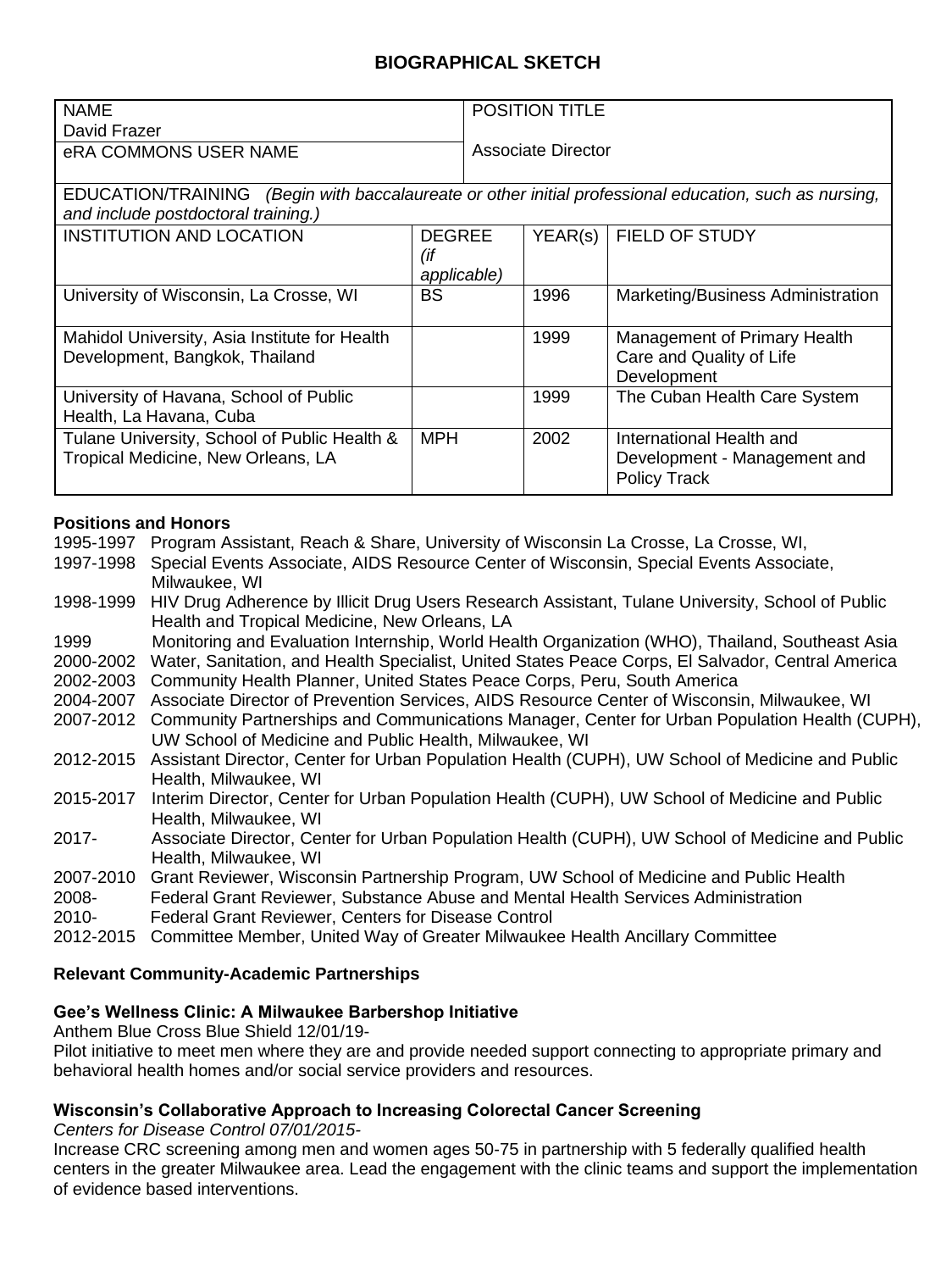#### **Advancing Community Investment in Health: Implementation of the Innovations and Wellness Commons,**  *Wisconsin Partnership Program 04/01/2014 –07/30/2018*

Awarded to build the Wellness Commons programs and infrastructure in order to create connections among neighbors, organizations, and valuable resources that improve individual quality of life and strengthen a neighborhood culture of wellness. Lead the evaluation team in planning and implementing overall evaluation.

# **Evaluation of the Bilingual Healthy Choices Program,**

### *Wisconsin Partnership Program 04/01/2014 –03/31/17*

Partnership with Sixteenth Street Community Health Center (FQHC) to evaluate a lifestyle intervention that assists individuals and families in building capacity for making health-minded decisions for the incorporation of more physical activity in their daily lives and selecting more healthful food without increasing their grocery budget. Coordinate a technical review and revision of the curriculum and lead in developing an implementation tool kit for dissemination.

# **Lifecourse Initiative for Healthy Families: Regional Program Office,**

*Wisconsin Partnership Program 06/01/2014 –*

Awarded to the Center for Urban Population Health to technical support and training for four urban coalitions working to address up stream determinants contributing to infant mortality. Provide support to coalition leadership and staff in strategic planning, coalition development and cross sector engagement.

# **Public Will Building to Reduce Obesity in the Latino Community of Milwaukee,**

## *Wisconsin Partnership Program 04/01/2013 –12/31/16*

Partnership with CORE / El Centro seeks to improve socio-economic and environmental determinants of obesity in the Milwaukee Latino community while building community capacity to organize around health issues. Provide support to the evaluation team and training and technical assistance to the community action board on the development of an action agenda and an evaluation framework.

#### **No Longer an Island: Creating A Place-based Men's Peer Outreach and Social Support Network** *Wisconsin Partnership Program 04/01/2013 –07/30/2016*

Partnership with Walnut Way Conservation Corps, Inc. seeks to implement a neighborhood peer outreach and mentorship network to strengthen social support of African American men and increase community and family engagement. Co-facilitating the Men's Wellness Council and co-facilitate the planning, creating and approval process of communication materials and dissemination plans with the council.

# **Milwaukee Health Compass & Community Health Needs Assessment**

*Milwaukee Health Care Partnership and 8 county health departments and health systems 01/01/12 –* Liaison with MHCP and 8 county health departments and health systems to plan, implement and report on the IRS / NACCHO sanctioned community health needs assessments. Facilitate analysis of key informant interviews and collection and reporting of secondary data. Built and launched dynamic website with results and additional data.

# **Revitalizing the Senior Meal Program**

# *Milwaukee County Department on Aging 06/01/14-03/30/15*

Partnership with the Milwaukee County Department on Aging to evaluate the effectiveness and efficiency of their 27 site congregate meal program. Lead the evaluation design, implementation and reporting.

# **Reducing Racial Disparities through Improved Hypertension Control in African Americans,**

*Healthier Wisconsin Partnership Program 01/01/12-12/31/14* 

Partnership with Progressive Community Health Centers (FQHC) to develop, implement, and evaluate a portable, cost-effective hypertension control strategy in a primary care setting serving low-income African-Americans. Assisted with the development of the advisory board for the project.

### **The Face of Aging in Milwaukee County: Milwaukee County Department on Aging Demographic Report** *Milwaukee County Department on Aging 01/01/2012 – 09/01/2012*

Partnership with the Milwaukee County Department on Aging to prepare a comprehensive report on the many determinants of health and wellbeing, describe the demographic make-up of the current aging community in Milwaukee county. Lead the design, development and presentation of the report.

# **Milwaukee Regional Cancer Care Network: Local Survivor Resource Guide and Website.**

*National Comprehensive Cancer Control Program and ProHealth Care 01/01/12-06/30/12*